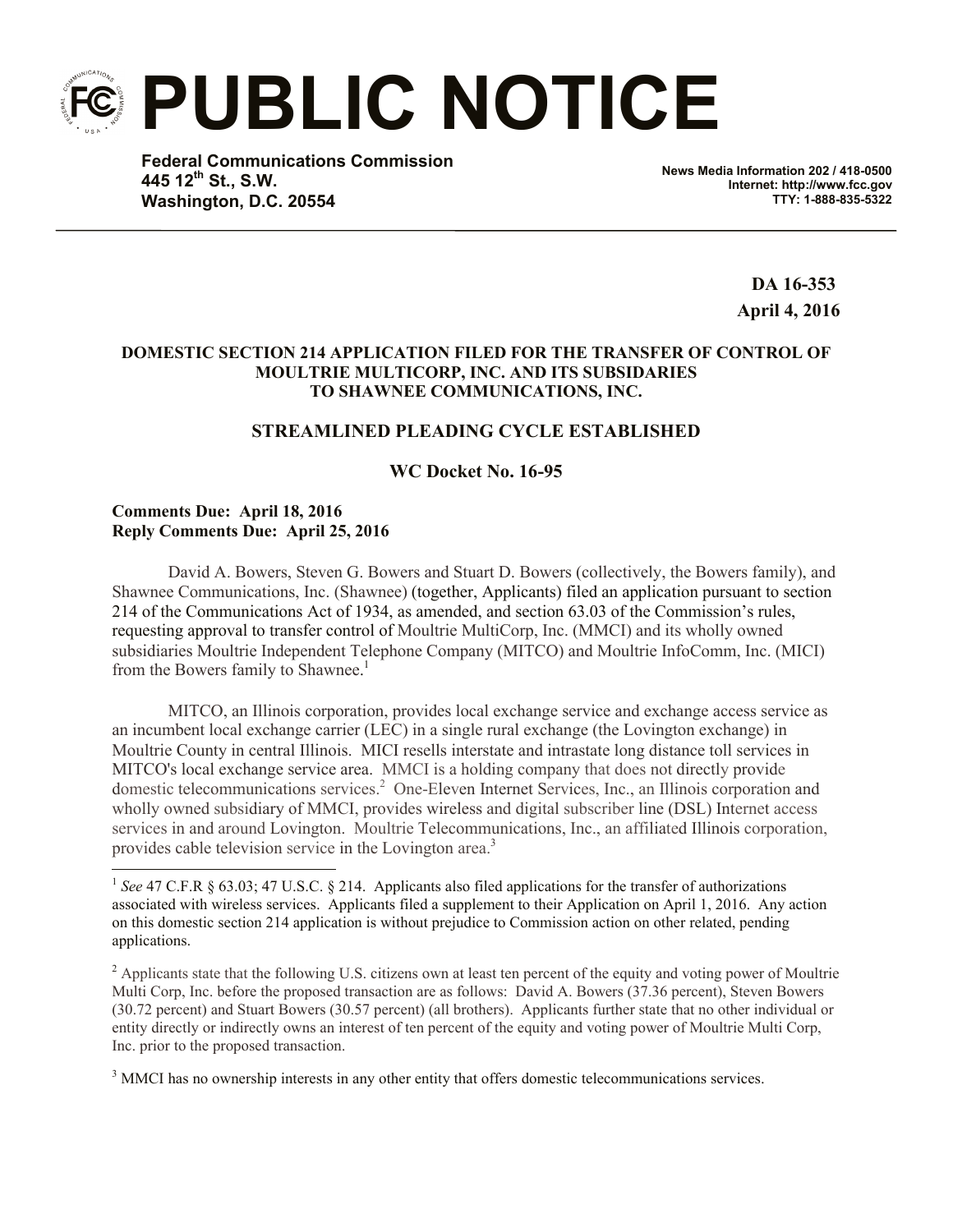Shawnee, an Illinois corporation serving primarily as a holding company, wholly owns Shawnee Telephone Company (STC), an Illinois corporation, which is an incumbent LEC serving nine rural exchanges (Cave-in-Rock, Eddyville, Elizabethtown, Equality, Hicks, Leamington, Renshaw, Rosiclare and Simpson) in Gallatin, Hardin, Pope and Johnson Counties in southeastern Illinois. ShawneeLink Corporation, an Illinois corporation and wholly owned subsidiary of Shawnee, resells intrastate and interstate toll services and provides Internet access services to customers located in and around STC's local exchange access areas. ShawneeLEC, also an Illinois corporation and wholly owned subsidiary of Shawnee, provides local exchange service and exchange access service as a competitive LEC in four rural exchanges in and around the communities of Eldorado, Golconda, Anna and Vienna in Johnson and Saline Counties in southeastern Illinois. Applicants state that Shawnee holds a 33.54 percent member interest in SI Wireless LLC, an Illinois limited liability company that provides cellular service in Illinois, Kentucky and Illinois.<sup>4</sup>

Applicants state that pursuant to the terms of the proposed stock purchase and sale transaction, the Bowers Family, who presently own 98.65 percent of the issued and outstanding stock of MMCI (a fourth Bowers Family member owns the remaining 1.35 percent of MMCI's stock and is also selling that stock to Shawnee), propose to transfer all of their MMCI stock to Shawnee. Applicants describe that by acquiring 100 percent of the issued and outstanding stock of MMCI, Shawnee will acquire control of MITCO and MICI and their section 214 authorizations. Applicants assert that the proposed transaction is entitled to presumptive streamlined treatment under section 63.03(b)(2)(iii) of the Commission's rules and that a grant of the application will serve the public interest, convenience, and necessity.<sup>5</sup>

Domestic Section 214 Application Filed for the Transfer of Control of MoultrieCorp, Inc. and its Subsidiaries to Shawnee Communications, Inc., WC Docket No. 16-95 (filed Mar. 24, 2016).

#### **GENERAL INFORMATION**

The transfer of control identified herein has been found, upon initial review, to be acceptable for filing as a streamlined application. The Commission reserves the right to return any transfer application if, upon further examination, it is determined to be defective and not in conformance with the Commission's rules and policies. Pursuant to section  $63.03(a)$  of the Commission's rules, 47 CFR  $\S$ 63.03(a), interested parties may file comments **on or before April 18, 2016**, and reply comments **on or before April 25, 2016**. Pursuant to section 63.52 of the Commission's rules, 47 C.F.R. § 63.52, commenters must serve a copy of comments on the Applicants no later than the above comment filing date. Unless otherwise notified by the Commission, the Applicants may transfer control on the 31st day after the date of this notice.

Pursuant to section 63.03 of the Commission's rules, 47 CFR § 63.03, parties to this proceeding should file any documents in this proceeding using the Commission's Electronic Comment Filing System (ECFS): http://apps.fcc.gov/ecfs/.

#### **In addition, e-mail one copy of each pleading to each of the following:**

1) Tracey Wilson, Wireline Competition Bureau, tracey.wilson@fcc.gov;

 4 *See* Application for a complete description of Shawnee and its affiliates.

 $5$  47 C.F.R. § 63.03(b)(2)(iii).